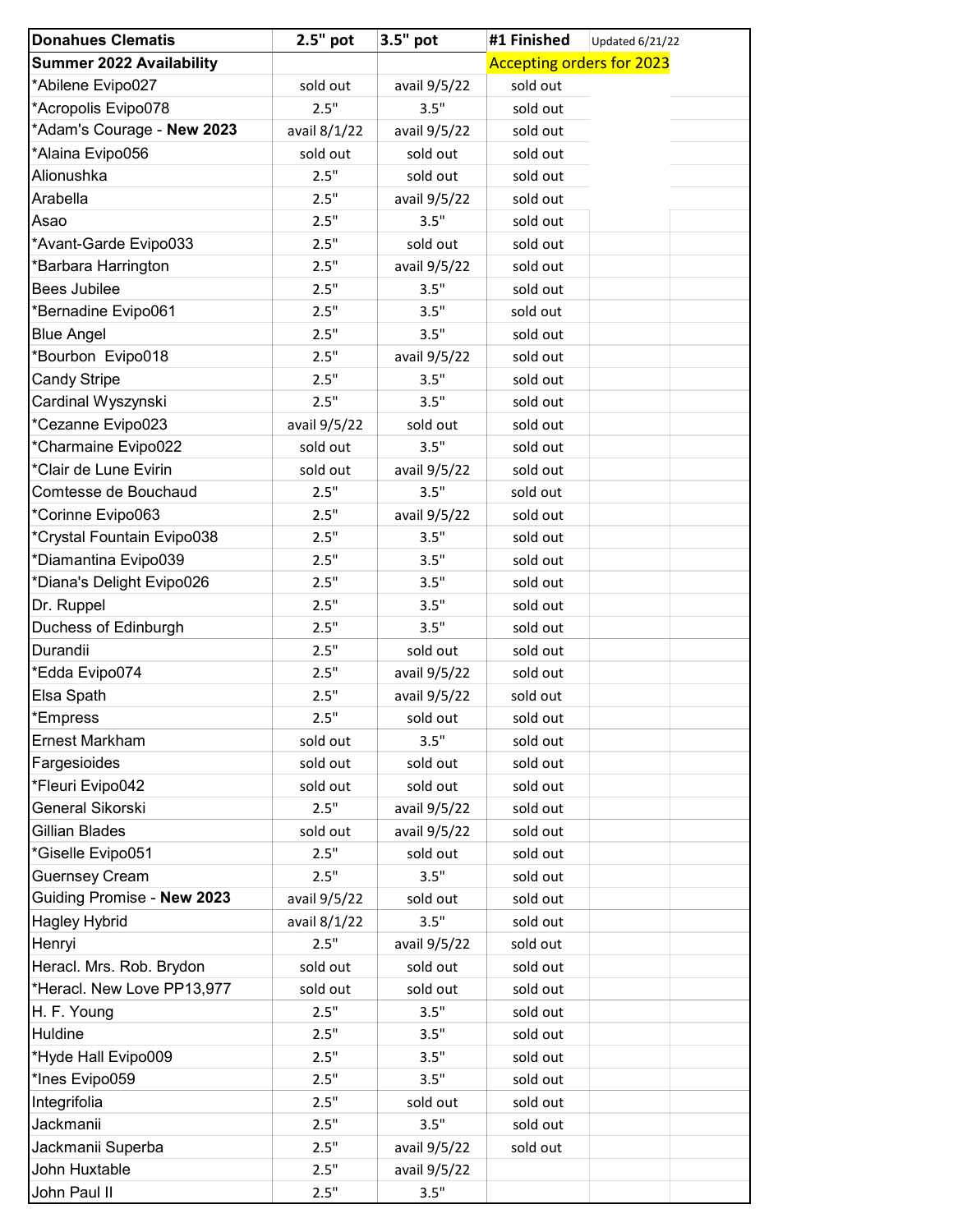| *Josephine Evijohill         | 2.5"         | 3.5"         | sold out |  |
|------------------------------|--------------|--------------|----------|--|
| *Kilian Donahue              | avail 8/1/22 | avail 9/5/22 | sold out |  |
| Miss Bateman                 | 2.5"         | 3.5"         | sold out |  |
| Mont. Elizabeth              | 2.5"         | 3.5"         | sold out |  |
| Mont Grandiflora             | 2.5"         | 3.5"         | sold out |  |
| Mont Mayleen                 | avail 8/1/22 | sold out     | sold out |  |
| Mont. Rubens                 | 2.5"         | 3.5"         | sold out |  |
| Mrs. N. Thompson             | 2.5"         | 3.5"         | sold out |  |
| Multi-Blue                   | 2.5"         | 3.5"         | sold out |  |
| <b>Nelly Moser</b>           | 2.5"         | avail 9/5/22 | sold out |  |
| Niobe                        | 2.5"         | avail 9/5/22 | sold out |  |
| *Nubia Evipo079              | 2.5"         | 3.5"         | sold out |  |
| *Olympia Evipo099            | 2.5"         | sold out     | sold out |  |
| Paniculata                   | 2.5"         | 3.5"         | sold out |  |
| *Parisienne Evipo019         | 2.5"         | 3.5"         | sold out |  |
| *Paulie Evipo058             | sold out     | sold out     | sold out |  |
| Perrins Pride                | 2.5"         | 3.5"         | sold out |  |
| Petit Faucon                 | 2.5"         | sold out     | sold out |  |
| *Picardy Evipo024            | 2.5"         | 3.5"         | sold out |  |
| Piilu                        | 2.5"         | avail 9/5/22 | sold out |  |
| Pink Champagne               | 2.5"         | 3.5"         | sold out |  |
| <b>Prince Charles</b>        | avail 8/1/22 | sold out     | sold out |  |
| Ramona                       | avail 8/1/22 | avail 9/5/22 |          |  |
| *Rebecca Evipo016            | sold out     | sold out     | sold out |  |
| Rhapsody                     | 2.5"         | 3.5"         | sold out |  |
| Roguchi                      | 2.5"         | sold out     | sold out |  |
| *Rosalie 'Donahros' pp29,554 | 2.5"         | 3.5"         | sold out |  |
| *Rosemoor                    | avail 9/5/22 | sold out     | sold out |  |
| Rouge Cardinal               | 2.5"         | 3.5"         | sold out |  |
| *Sally Evipo077              | 2.5"         | 3.5"         | sold out |  |
| *Samaritan Jo Evipo075       | 2.5"         | avail 9/5/22 | sold out |  |
| *Sapphire Indigo Cleminov51  | 2.5"         | 3.5"         | sold out |  |
| *Sarah Elizabeth Evipo098    | 2.5"         | sold out     | sold out |  |
| Silver Moon                  | 2.5"         | 3.5"         | sold out |  |
| Snow Queen                   | 2.5"         | 3.5"         | sold out |  |
| Sunset                       | 2.5"         | 3.5"         | sold out |  |
| **Sweet Summer Love PW       | 2.5"         | sold out     | sold out |  |
| *Taiga                       | 2.5"         | 3.5"         | sold out |  |
| Tangutica                    | 2.5"         | 3.5"         | sold out |  |
| *Tekla                       | 2.5"         | 3.5"         | sold out |  |
| Tex. Duchess of Albany       | 2.5"         | sold out     | sold out |  |
| Tex. Etoile Rose             | 2.5"         | 3.5"         | sold out |  |
| Tex. Gravetye Beauty         | 2.5"         | avail 9/5/22 | sold out |  |
| Tex. Princess Diana          | 2.5"         | 3.5"         | sold out |  |
| The President                | 2.5"         | 3.5"         | sold out |  |
| Tranquilite                  | 2.5"         | 3.5"         | sold out |  |
| Triternata Rubromarginata    | 2.5"         | sold out     | sold out |  |
| Ville de Lyon                | 2.5"         | 3.5"         | sold out |  |
| Vit. Betty Corning           | 2.5"         | sold out     | sold out |  |
| Vit. Etoile Violette         | 2.5"         | sold out     | sold out |  |
| Vit. Mme Julia Correvon      | 2.5"         | 3.5"         | sold out |  |
| Vit. Polish Spirit           | 2.5"         | sold out     | sold out |  |
|                              |              |              |          |  |